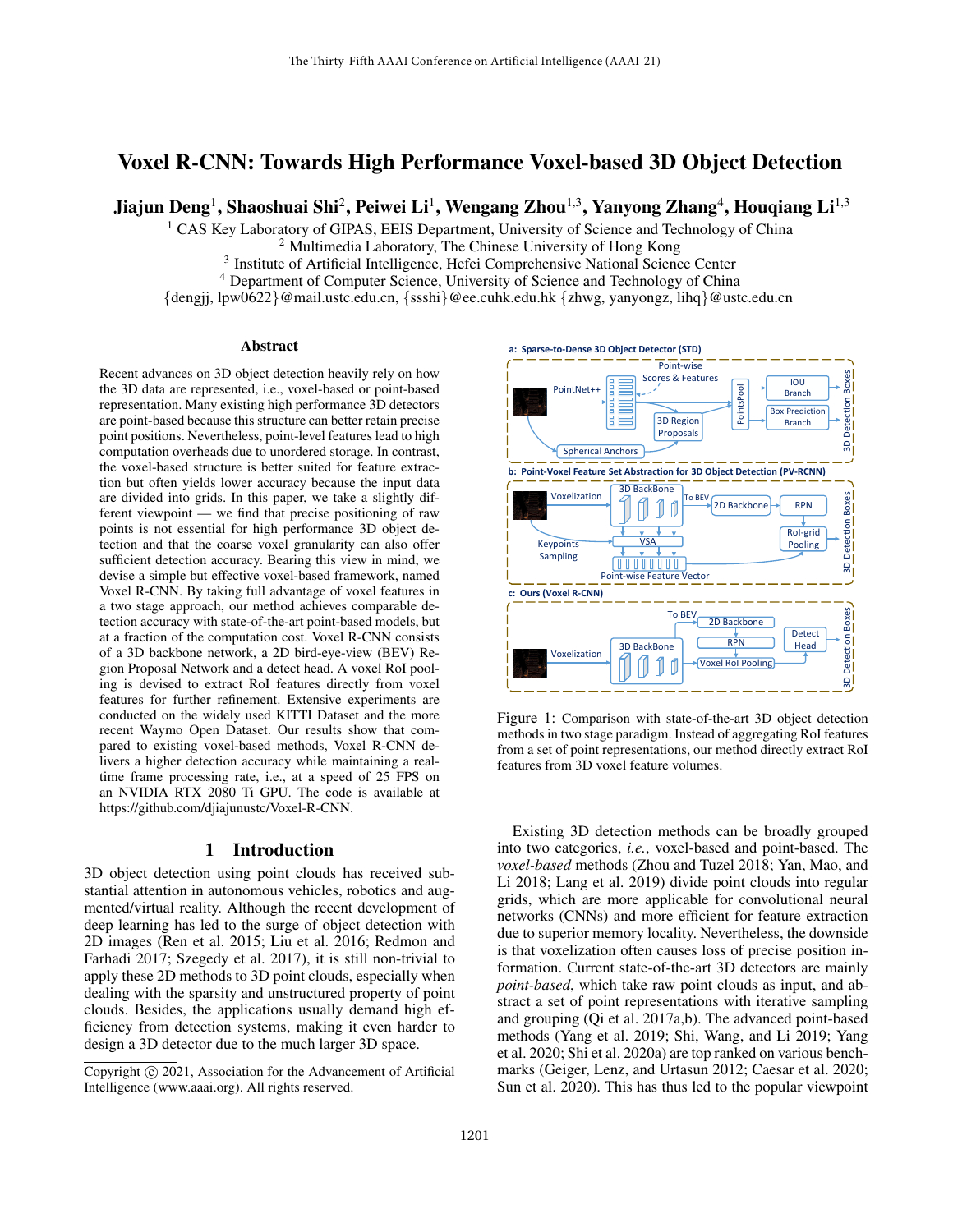that the precise position information in raw point clouds is crucial for accurate object localization. Despite the superior detection accuracy, point-based methods are in general less efficient because it is more costly to search nearest neighbor with the point representation for point set abstraction.

As the detection algorithms become mature, we are ready to deploy these algorithms on realistic systems. Here, a new challenge arises: can we devise a method that is as accurate as advanced point-based methods and as fast as voxelbased methods? In this work, towards this objective, we take the voxel-based framework and try to boost its accuracy. We first argue that precise positioning of raw point clouds is nice but unnecessary. We observe that voxel-based methods generally perform object detection on the bird-eye-view (BEV) representation, even if the input data are in 3D voxels (Yan, Mao, and Li 2018). In contrast, point-based methods commonly rely on abstracted point representations to restore 3D structure context and make further refinement based on the point-wise features, as in Figure 1 (a) (b). By taking a close look at the underlying mechanisms, we find that the key disadvantage of existing voxel-based methods stems from the fact that they convert 3D feature volumes into BEV representations without ever restoring the 3D structure context.

Bearing this in mind, we propose to aggregate 3D structure context from 3D feature volumes. Specifically, we introduce a novel voxel-based detector, *i.e.*, Voxel R-CNN, to take full advantage of voxel features in a two stage pipeline (see Figure 1 (c)). Voxel R-CNN consists of three core modules: (1) a 3D backbone network, (2) a 2D backbone network followed by the Region Proposal Network (RPN), and (3) a detect head with a new voxel RoI pooling operation. The 3D backbone network gradually abstracts voxels into 3D feature volumes. Dense region proposals are generated by the 2D backbone and the RPN. Then, the RoI features are directly extracted from 3D feature volumes with voxel RoI pooling. In designing voxel RoI pooling, we take the neighbor-aware property (which facilitates better memory locality) to extract neighboring voxel features and devise a local feature aggregation module for further acceleration. Finally, the 3D RoI features are taken for further box refinement.

The main contribution of this work stems from the design of Voxel R-CNN, which strikes a careful balance between accuracy and efficiency. The encouraging experiment results of Voxel R-CNN also confirm our viewpoint: the precise positioning of raw points is not essential for high performance 3D object detection and coarser voxel granularity can also offer sufficient spatial context cues for this task. Please note that our Voxel R-CNN framework serves as a simple but effective baseline facilitating further investigation and downstream tasks.

# 2 Reflection on 3D Object Detection

In this section, we first revisit two representative baseline methods, *i.e.*, SECOND (Yan, Mao, and Li 2018) and PV-RCNN (Shi et al. 2020a), and then investigate the key factors of developing a high performance 3D object detector.

| <b>Methods</b>                 | $AP_{3D} (\%)$ |       |       |  |
|--------------------------------|----------------|-------|-------|--|
|                                | Easy           | Mod.  | Hard  |  |
| PV-RCNN (Shi et al. 2020a)     | 89.35          | 83.69 | 78.70 |  |
| SECOND (Yan, Mao, and Li 2018) | 88.61          | 78.62 | 77.22 |  |
| SECOND+BEV detect head         | 89.50          | 79.26 | 78.45 |  |

Table 1: Performance comparison for adding BEV detect head on the top of SECOND. These results are evaluated on the KITTI *val* set with average precision calculated by 11 recall positions for car class.

|                  | Components 3D backbone 2D backbone VSA Detect head |    |      |  |
|------------------|----------------------------------------------------|----|------|--|
| Avg. time $(ms)$ | 21.1                                               | 94 | 49.4 |  |

Table 2: Running time comparison for each component in PV-RCNN. This result is calculated by the average over the 3,769 samples in the KITTI *val* set.

# 2.1 Revisiting

SECOND. SECOND (Yan, Mao, and Li 2018) is a voxelbased one stage object detector. It feeds the voxelized data to a 3D backbone network for feature extraction. The 3D feature volumes are then converted to BEV representations. Finally, a 2D backbone followed by a Region Proposal Network (RPN) is applied to perform detection.

PV-RCNN. PV-RCNN (Shi et al. 2020a) extends SECOND by adding a keypoints branch to preserve 3D structural information. Voxel Set Abstraction (VSA) is introduced to integrate multiscale 3D voxels features into keypoints. The features of each 3D region proposals are further extracted from the keypoints through RoI-grid pooling for box refinement.

### 2.2 Analysis

There exists a large gap between SECOND and PV-RCNN in terms of the detection performance (*i.e.*, accuracy and efficiency). These two methods differ in the following ways. Firstly, SECOND is a one stage method while PV-RCNN takes detect head for box refinement. Secondly, keypoints in PV-RCNN preserve the 3D structure information, while SECOND performs detection directly on BEV representations. To verify the influence of box refinement and 3D structure information on detection performance, we add a detect head on the top of the 2D backbone network in SEC-OND. Since the BEV boxes are not aligned with the axis, we exploit Rotated RoI Align for RoI feature extraction.

As illustrated in Table 1, directly adding a BEV detect head on top of BEV features leads to 0.6% AP improvement for KITTI car moderate data, but has still trailed the accuracy of PV-RCNN thus far. This verifies the effectiveness of box refinement, and also demonstrates that *the capacity of BEV representation is rather limited*. Typically, PV-RCNN integrates voxel features into sampled keypoints with Voxel Set Abstraction. The keypoints works as an intermediate feature representation to effectively preserve 3D structure information. However, as illustrated in Table 2, *the point-voxel interaction takes almost half of the overall running time*, which makes PV-RCNN much slower than SECOND.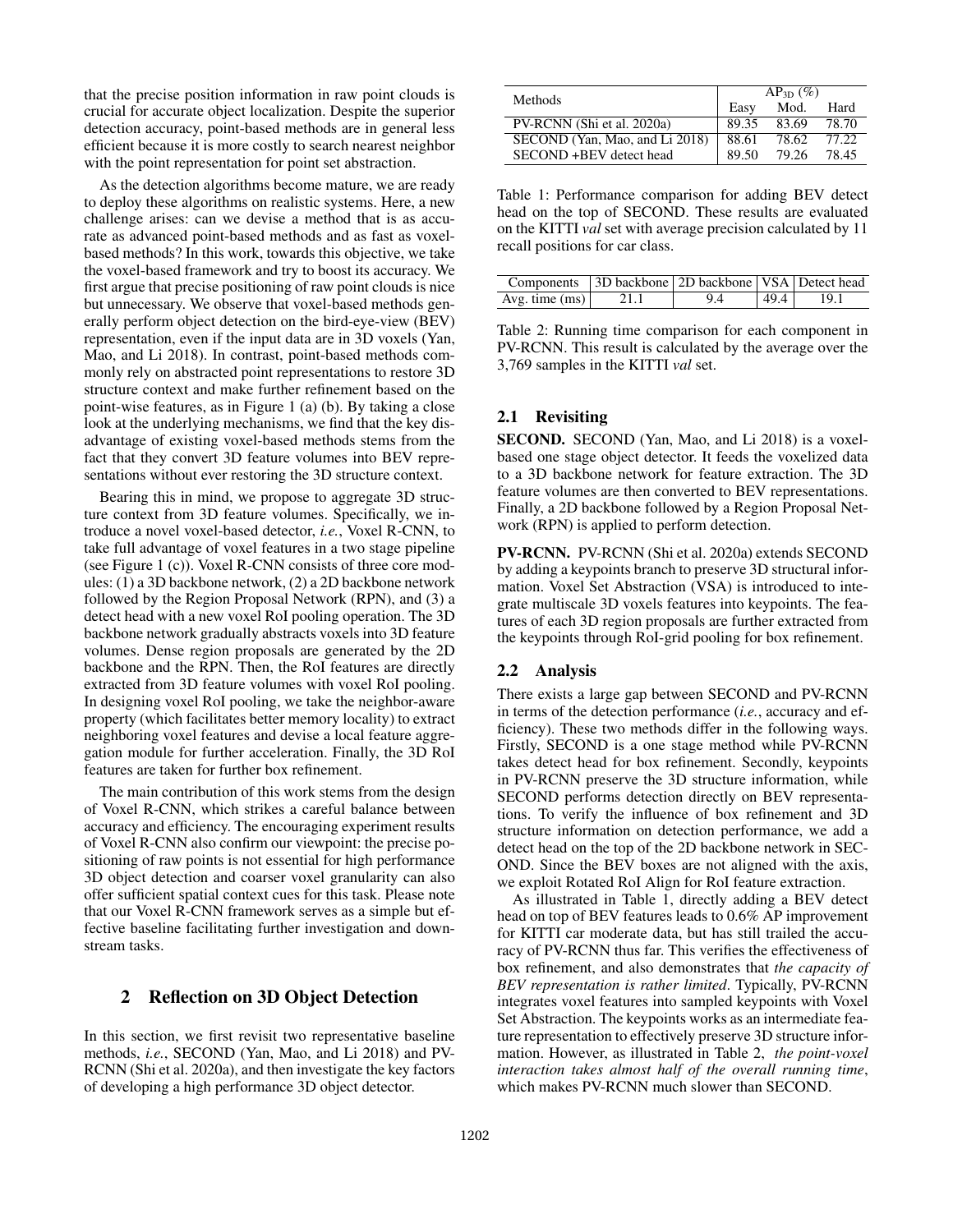

Figure 2: An overview of Voxel R-CNN for 3D object detection. The point clouds are first divided into regular voxels and fed into the 3D backbone network for feature extraction. Then, the 3D feture volumes are converted into BEV representation, on which we apply the 2D backbone and RPN for region proposal generation. Subsequently, voxel RoI pooling directly extracts RoI features from the 3D feature volumes. Finally the RoI features are exploited in the detect head for further box refinement.

Summary. In summary, by analyzing the limitations of bird-eye-view (BEV) feature representations in SECOND and the computation cost of each component in PV-RCNN, we observe the following: (a) the *3D structure is of significant importance* for 3D object detectors, since the BEV representation alone is insufficient to precisely predict bounding boxes in a 3D space; and (b) *the point-voxel feature interaction is time-consuming* and affects the detector's efficiency. These observations motivate us to directly leverage the 3D voxel tensors and develop a voxel-only 3D object detector.

# 3 Voxel R-CNN Design

In this section, we present the design of Voxel R-CNN, a voxel-based two stage framework for 3D object detection. As shown in Figure 2, Voxel R-CNN includes: (a) a 3D backbone network, (b) a 2D backbone network followed by the Region Proposal Network (RPN), and (c) a voxel RoI pooling and a detect subnet for box refinement. In Voxel R-CNN, we first divide the raw point cloud into regular voxels and utilize the 3D backbone network for feature extraction. We then convert the sparse 3D voxels into BEV representations, on which we apply the 2D backbone network and the RPN to generate 3D region proposals. Subsequently, we use Voxel RoI pooling to extract RoI features, which are fed into the detect subnet for box refinement. Below we discuss these modules in detail. Since our innovation mainly lies in voxel RoI pooling, we discuss it first.

## 3.1 Voxel RoI Pooling

To directly aggregate spatial context from 3D voxel feature volumes, we propose voxel RoI pooling.



Figure 3: Illustration of ball query and our voxel query (performed in 3D space but shown in 2D space here)

Voxel Volumes as Points. We represent the sparse 3D volumes as a set of non-empty voxel center points  $\{v_i =$  $(x_i, y_i, z_i)$ <sub>i=1</sub> and their corresponding feature vectors  $\{\phi_i\}_{i=1}^N$ . Specifically, the 3D coordinates of voxel centers are calculated with the indices, voxel sizes and the point cloud boundaries.

Voxel Query. We propose a new operation, named voxel query, to find neighbor voxels from the 3D feature volumes. Compared to the unordered point clouds, the voxels are regularly arranged in the quantified space, lending itself to easy neighbor access. For example, the 26-neighbor voxels of a query voxel can be easily computed by adding a triplet of offsets  $(\Delta_i, \Delta_j, \Delta_k), \Delta_i, \Delta_j, \Delta_k \in \{-1, 0, 1\}$  on the voxel indices  $(i, j, k)$ . By taking advantage of this property, we devise voxel query to efficiently group voxels. The voxel query is illustrated in Figure 3. The query point is first quantified into a voxel, and then the neighbor voxels can be efficiently obtained by indices translation. We exploit Manhattan distance in voxel query and sample up to  $K$  voxels within a distance threshold. Specifically, the Manhattan distance  $D(\alpha, \beta)$  between the voxel  $\alpha = (i_{\alpha}, j_{\alpha}, k_{\alpha})$  and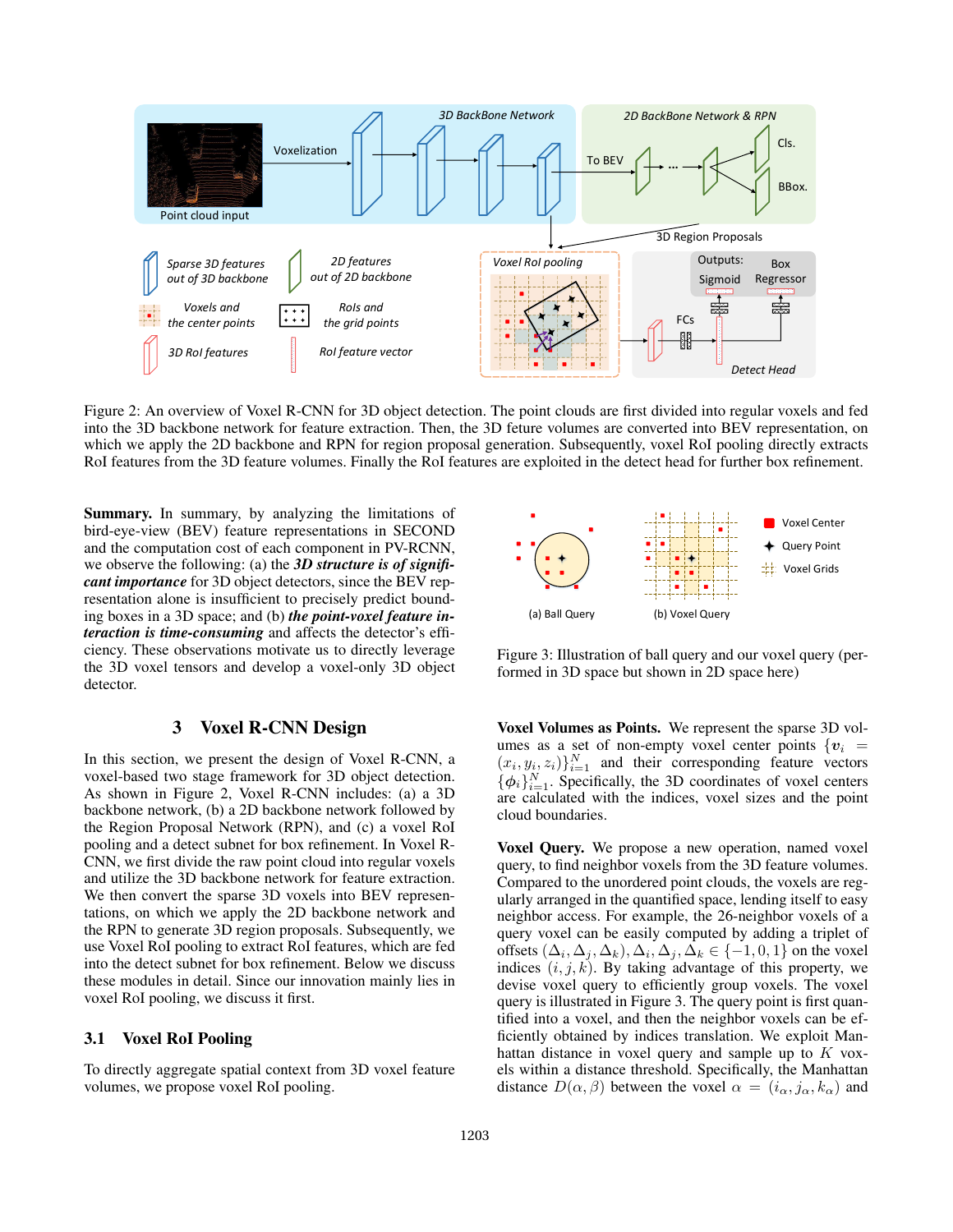$\beta = (i_{\beta}, j_{\beta}, k_{\beta})$  is computed as:

$$
D_m(\alpha, \beta) = |i_\alpha - i_\beta| + |j_\alpha - j_\beta| + |k_\alpha - k_\beta|.
$$
 (1)

Suppose there are  $N$  non-empty voxels in the 3D feature volumes and we utilize ball query to find neighboring voxels to a given query point, the time complexity is  $O(N)$ . Nevertheless, the time complexity of conducting voxel query is only  $O(K)$ , where K is number of neighbors. The neighboraware property makes it more efficient to group neighbor voxel features with our voxel query than to group neighbor point features with ball query (Qi et al. 2017b).

Voxel RoI Pooling Layer. We design the voxel RoI pooling layer as follows. It starts by dividing a region proposal into  $G\times G\times G$  regular sub-voxels. The center point is taken as the grid point of the corresponding sub-voxel. Since 3D feature volumes are extremely sparse (non-empty voxels account for  $<$  3% spaces), we cannot directly utilize max pooling over features of each sub-voxel as in (Girshick 2015). Instead, we integrate features from neighboring voxels into the grid points for feature extraction. Specifically, given a grid point  $g_i$ , we first exploit voxel query to group a set of neighboring voxels  $\Gamma_i = \{v_i^1, v_i^2, \cdots, v_i^K\}$ . Then, we aggregate the neighboring voxel features with a PointNet module (Qi et al. 2017a) as:

$$
\boldsymbol{\eta}_i = \max_{k=1,2,\cdots,K} \{ \Psi([\boldsymbol{v}_i^k - \boldsymbol{g}_i; \boldsymbol{\phi}_i^k]) \},\tag{2}
$$

where  $v_i - g_i$  represents the relative coordinates,  $\phi_i^k$  is the voxel feature of  $v_i^k$ , and  $\Psi(\cdot)$  indicates an MLP. The max pooling operation  $max(\cdot)$  is performed along the channels to obtain the aggregated feature vector  $\eta_i$ . Particularly, we exploit Voxel RoI pooling to extract voxel features from the 3D feature volumes out of the last two stages in the 3D backbone network. And for each stage, two Manhattan distance thresholds are set to group voxels with multiple scales. Then, we concatenate the aggregated features pooled from different stages and scales to obtain the RoI features.

Accelerated Local Aggregation. Even with our proposed voxel query, the local aggregation operation (*i.e.*, PointNet module) in Voxel RoI pooling still involves large computation complexity. As shown in Figure 4 (a), there are totally M grid points ( $M = r \times \overline{G}^3$ , where r is the number of RoI, and  $G$  is the grid size), and  $K$  voxels are grouped for each grid point. The dimension of grouped feature vectors is  $C + 3$ , including the C-dim voxel features and 3-dim relative coordinates. The grouped voxels occupy a lot of memories and lead to large computation FLOPs  $(O(M \times K \times (C + 3) \times C'))$  when applying the FC layer.

As motivated by (Liu et al. 2020a; Hu et al. 2020), we additionally introduce an accelerated PointNet Module to further reduce the computation complexity of Voxel Query. Typically, as shown in Figure 4 (b), the voxel features and relative coordinates are decomposed into two streams. Given the FC layer with weight  $W \in \mathbb{R}^{C', C+3}$ , we divide it into  $W_{\text{F}} \in \mathbb{R}^{\tilde{C}',C}$  and  $W_{\text{C}} \in \mathbb{R}^{\tilde{C}',3}$ . Since the voxel features are independent of the grid points, we apply a FC layer with  $W_F$ on the voxel features before performing voxel query. Then,



Figure 4: Illustration of different schemes to aggregate voxel features: (a) original PointNet module; (b) accelerated Point-Net module. We only pick one grid point as an example, and the same operations are applied on all the other grid points.

after voxel query, we only multiply the grouped relative coordinates by  $W<sub>C</sub>$  to obtain the relative position features and add them to the grouped voxel features. The FLOPs of our accelerated PointNet module are  $O(N \times C \times C' + M \times K \times C')$  $3 \times C'$ ). Since the number of grouped voxels  $(M \times K)$  is an order of magnitude higher than N, the accelerated PointNet module is more efficient than the original one.

# 3.2 Backbone and Region Proposal Networks

We follow the similar design of (Yan, Mao, and Li 2018; He et al. 2020; Shi et al. 2020a) to build our backbone networks. The 3D backbone network gradually converts the voxelized inputs into feature volumes. Then, the output tensors are stacked along the Z axis to produce BEV feature maps. The 2D backbone network consists of two components: a top-down feature extraction sub-network with two blocks of standard  $3 \times 3$  convolution layers and a mutli-scale feature fusion sub-network that upsamples and concatenates the top-down features. Finally, the output of the 2D backbone network is convolved with two sibling  $1 \times 1$  convolutional layers to generate 3D region proposals. We will detail the architecture of our backbone networks in Section 4.2.

### 3.3 Detect Head

The detect head takes RoI features as input for box refinement. Specifically, a shared 2-layer MLP first transform RoI features into feature vectors. Then, the flattened features are injected into two sibling branches: one for bounding box regression and the other for confidence prediction. As motivated by (Jiang et al. 2018; Li et al. 2019; Shi et al. 2020a,b), the box regression branch predicts the residue from 3D region proposals to the ground truth boxes, and the confidence branch predicts the IoU-related confidence score.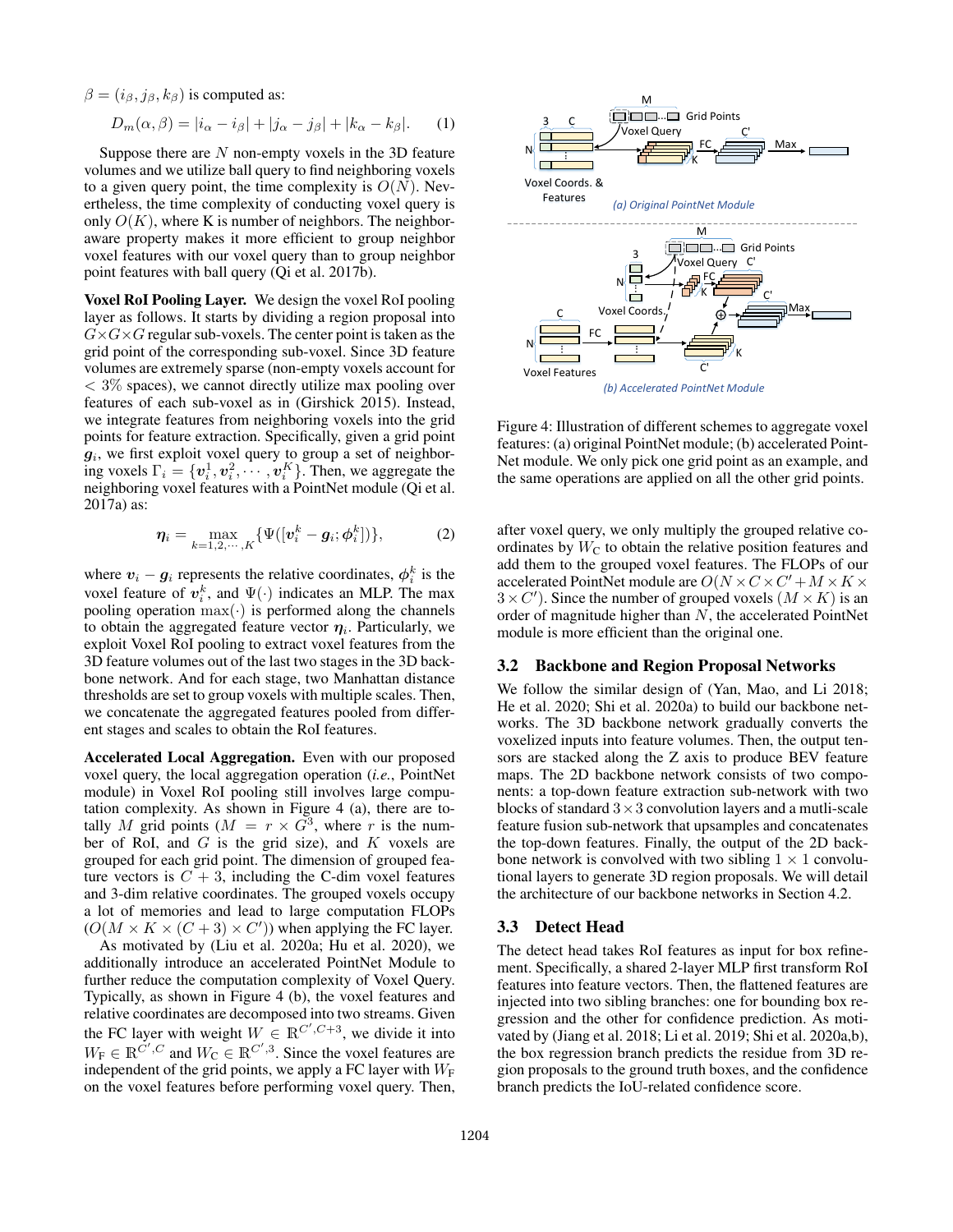## 3.4 Training Objectives

Losses of RPN. We follow (Yan, Mao, and Li 2018; Lang et al. 2019) to devise the losses of the RPN as a combination of classification loss and box regression loss, as:

$$
\mathcal{L}_{\text{RPN}} = \frac{1}{N_{\text{fg}}} \left[ \sum_{i} \mathcal{L}_{\text{cls}}(p_i^a, c_i^*) + \mathbb{1}(c_i^* \ge 1) \sum_{i} \mathcal{L}_{\text{reg}}(\delta_i^a, t_i^*) \right],\tag{3}
$$

where  $N_{fg}$  represents the number of foreground anchors,  $p_i^a$ and  $\delta_i^a$  are the outputs of classification and box regression branches,  $c_i^*$  and  $t_i^*$  are the classification label and regression targets respectively.  $\mathbb{1}(c_i^* \geq 1)$  indicates regression loss in only calculated with foreground anchors. Here we utilize Focal Loss (Lin et al. 2017) for classification and Huber Loss for box regression.

Losses of Detect Head. The target assigned to the confidence branch is an IoU related value, as:

$$
l_i^*(IoU_i) = \begin{cases} 0 & IoU_i < \theta_L, \\ \frac{IoU_i - \theta_L}{\theta_H - \theta_L} & \theta_L \leq IoU_i < \theta_H, \\ 1 & IoU_i > \theta_H, \end{cases}
$$
 (4)

where  $IoU_i$  is the  $IoU$  between the *i*-th proposal and the corresponding ground truth box,  $\theta_H$  and  $\theta_L$  are foreground and background IoU thresholds. Binary Cross Entropy Loss is exploited here for confidence prediction. The box regression branch also uses Huber Loss as in the RPN. The losses of our detect head are computed as:

$$
\mathcal{L}_{\text{head}} = \frac{1}{N_s} \left[ \sum_i \mathcal{L}_{\text{cls}}(p_i, l_i^*(\text{IoU}_i)) + \mathbb{1}(\text{IoU}_i \ge \theta_{reg}) \sum_i \mathcal{L}_{\text{reg}}(\delta_i, t_i^*) \right],\tag{5}
$$

where  $N_s$  is the number of sampled region proposals at the training stage, and  $\mathbb{1}(\text{IoU}_i \geq \theta_{reg})$  indicates that only region proposals with IoU  $> \theta_{\text{reg}}$  contribute to the regression loss.

## 4 Experiments

### 4.1 Datasets

KITTI. The *KITTI Dataset* (Geiger, Lenz, and Urtasun 2012) contains 7481 training samples and 7518 testing samples in autonomous driving scenes. As a common practice, the training data are divided into a *train* set with 3712 samples and a *val* set with 3769 samples. The performance on both the *val* set and online test leaderboard are reported for comparison. When performing experimental studies on the *val* set, we use the *train* set for training. For test server submission, we randomly select 80% samples from the training point clouds for training, and use the remaining 20% samples for validation as in (Shi et al. 2020a).

Waymo Open Dataset. The *Waymo Open Dataset* (Sun et al. 2020) is the largest public dataset for autonomous driving to date. There are totally 1, 000 sequences in this dataset, including 798 sequences (∼158k point clouds samples) in training set and 202 sequences (∼40k point clouds samples) in validation set. Different from KITTI that only provides annotations in camera FOV, the *Waymo Open Dataset* provides annotations for objects in the full  $360^\circ$ .

|                                    | <b>FPS</b> |       |                |       |  |
|------------------------------------|------------|-------|----------------|-------|--|
| Method                             |            |       | $AP_{3D} (\%)$ |       |  |
|                                    |            | Easy  | Mod.           | Hard  |  |
| RGB+LiDAR                          |            |       |                |       |  |
| MV3D (Chen et al. 2017)            |            | 74.97 | 63.63          | 54.00 |  |
| AVOD-FPN (Ku et al. 2018)          | 10.0       | 83.07 | 71.76          | 65.73 |  |
| F-PointNet (Qi et al. 2018)        | 5.9        | 82.19 | 69.79          | 60.59 |  |
| PointSIFT+SENet (Zhao et al. 2019) |            | 85.99 | 72.72          | 64.58 |  |
| UberATG-MMF (Liang et al. 2019)    |            | 88.40 | 77.43          | 70.22 |  |
| LiDAR-only                         |            |       |                |       |  |
| Point-based:                       |            |       |                |       |  |
| PointRCNN (Shi, Wang, and Li 2019) | 10.0       | 86.96 | 75.64          | 70.70 |  |
| STD (Yang et al. 2019)             | 12.5       | 87.95 | 79.71          | 75.09 |  |
| Patches (Lehner et al. 2019)       |            | 88.67 | 77.20          | 71.82 |  |
| 3DSSD (Yang et al. 2020)           | 26.3       | 88.36 | 79.57          | 74.55 |  |
| PV-RCNN (Shi et al. 2020a)         | 8.9        | 90.25 | 81.43          | 76.82 |  |
| Voxel-based:                       |            |       |                |       |  |
| VoxelNet (Zhou and Tuzel 2018)     |            | 77.47 | 65.11          | 57.73 |  |
| SECOND (Yan, Mao, and Li 2018)     | 30.4       | 83.34 | 72.55          | 65.82 |  |
| PointPillars (Lang et al. 2019)    | 42.4       | 82.58 | 74.31          | 68.99 |  |
| Part- $A^2$ (Shi et al. 2020b)     |            | 87.81 | 78.49          | 73.51 |  |
| TANet (Liu et al. 2020b)           | 28.7       | 85.94 | 75.76          | 68.32 |  |
| HVNet (Ye, Xu, and Cao 2020)       | 31.0       | 87.21 | 77.58          | 71.79 |  |
| SA-SSD (He et al. 2020)            | 25.0       | 88.75 | 79.79          | 74.16 |  |
| Voxel R-CNN (ours)                 | 25.2       | 90.90 | 81.62          | 77.06 |  |

Table 3: Performance comparison on the KITTI *test* set with AP calculated by recall 40 positions for car class

### 4.2 Implementation Details

Voxelization. The raw point clouds are divided into regular voxels before taken as the input of our Voxel R-CNN. Since the KITTI Dataset only provides the annotations of object in FOV, we clip the range of point clouds into  $[0, 70.4]$ m for the X axis,  $[-40, 40]$ m for the Y axis and  $[-3, 1]$ m for Z axis. The input voxel size is set as  $(0.05m, 0.05m, 0.1m)$ . For the Waymo Open Dataset, the range of point clouds is clipped into  $[-75.2, 75.2]$ m for X and Y axes and  $[-2, 4]$ m for the Z axis. The input voxel size is set as  $(0.1m, 0.1m, 0.15m)$ .

Network Architecture. The architecture of 3D backbone and 2D backbone follows the design in (Yan, Mao, and Li 2018; Shi et al. 2020a). There are four stages in the 3D backbone with filter numbers of 16, 32, 48, 64 respectively. There are two blocks in the 2D backbone network, the first block keeps the same resolution along  $X$  and  $Y$  axes as the output of 3D backbone network, while the second block is half the resolution of the first one. The numbers of convolutional layers in these two blocks are both set as 5. And the feature dimensions of these blocks are (64, 128) for KITTI Dataset and (128, 256) for Waymo Open Dataset. Each region proposal is divided into a  $6 \times 6 \times 6$  grid for Voxel RoI pooling. The Manhattan distance thresholds are set as 2 and 4 for multi-scale voxel query. The output channels of the local feature aggregation module are 32 for KITTI Dataset and 64 for Waymo Open Dataset.

Training. The whole architecture of our Voxel R-CNN is end-to-end optimized with the Adam optimizer. For KITTI Dataset, the network is trained for 80 epochs with the batch size 16. For Waymo Open Dataset, the network is trained for 30 epochs with the batch size 32. The learning rate is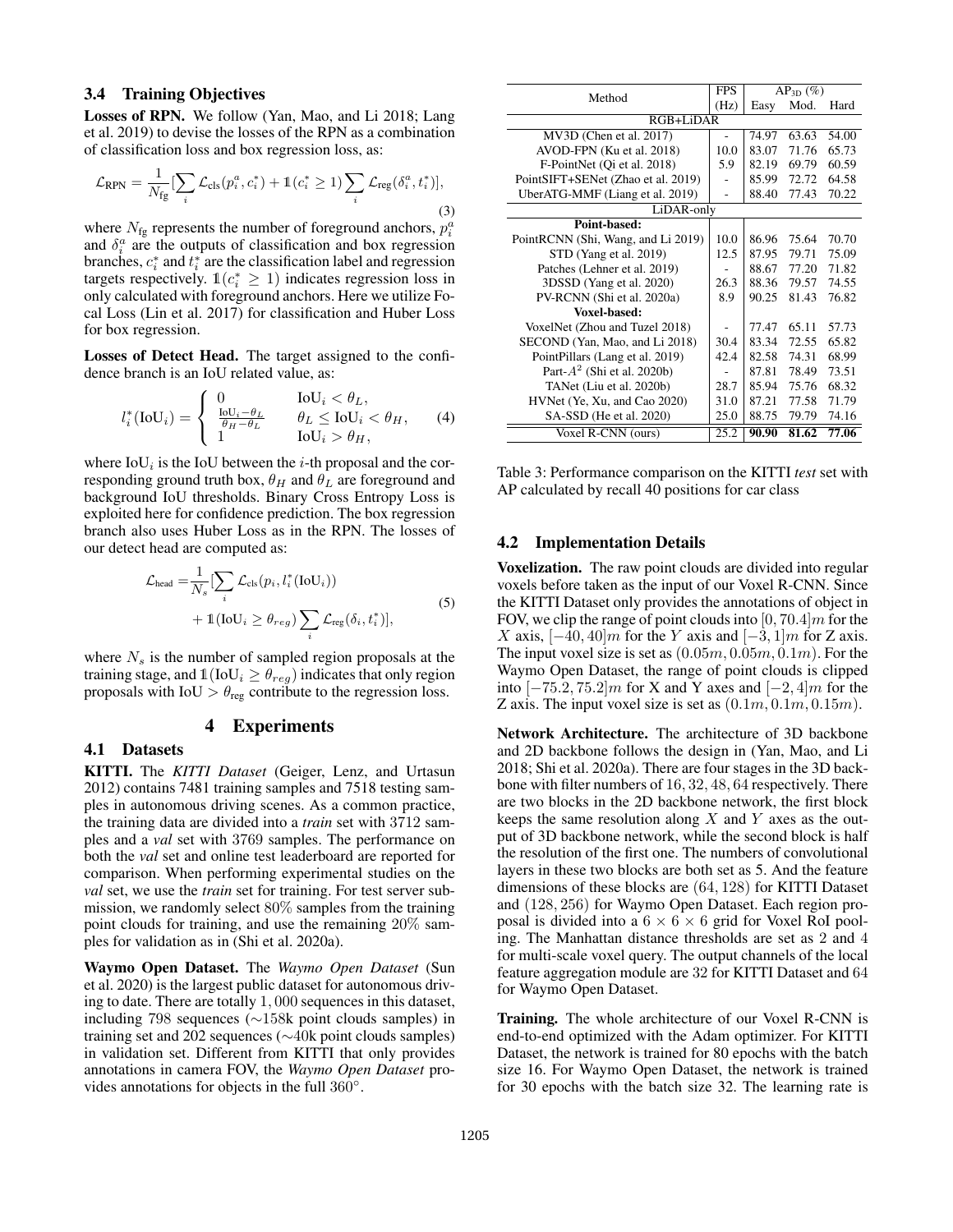| <b>IoU</b> | $AP_{3D} (\%)$ |  | $AP_{BEV}$ (%)                                |       |
|------------|----------------|--|-----------------------------------------------|-------|
|            |                |  | Thresh. Easy Moderate Hard Easy Moderate Hard |       |
|            |                |  | $0.7$   92.38 85.29 82.86   95.52 91.25       | 88.99 |

Table 4: Performance of Voxel R-CNN on the KITTI *val* set with AP calculated by 40 recall positions for car class

|                                    |       | $AP_{3D} (\%)$ |       |
|------------------------------------|-------|----------------|-------|
| Method                             | Easy  | Mod.           | Hard  |
| Point-based:                       |       |                |       |
| PointRCNN (Shi, Wang, and Li 2019) | 88.88 | 78.63          | 77.38 |
| STD (Yang et al. 2019)             | 89.70 | 79.80          | 79.30 |
| 3DSSD (Yang et al. 2020)           | 89.71 | 79.45          | 78.67 |
| PV-RCNN (Shi et al. 2020a)         | 89.35 | 83.69          | 78.70 |
| Voxel-based:                       |       |                |       |
| VoxelNet (Zhou and Tuzel 2018)     | 81.97 | 65.46          | 62.85 |
| SECOND (Yan, Mao, and Li 2018)     | 88.61 | 78.62          | 77.22 |
| PointPillars (Lang et al. 2019)    | 86.62 | 76.06          | 68.91 |
| Part- $A2$ (Shi et al. 2020b)      | 89.47 | 79.47          | 78.54 |
| TANet (Liu et al. 2020b)           | 87.52 | 76.64          | 73.86 |
| SA-SSD (He et al. 2020)            | 90.15 | 79.91          | 78.78 |
| Voxel R-CNN (ours)                 | 89.41 | 84.52          | 78.93 |

Table 5: Performance comparison on the KITTI *val* set with AP calculated by 11 recall positions for car class

initialized as 0.01 for both datasets and updated by cosine annealing strategy. In the detect head, the foreground IoU threshold  $\theta_H$  is set as 0.75, background IoU threshold  $\theta_L$  is set as 0.25, and the box regression IoU threshold  $\theta_{reg}$  is set as 0.55. We randomly sample 128 RoIs as the training samples of detect head. Within the sampled RoIs, half of them are positive samples that have  $IoU > \theta_{\text{reg}}$  with the corresponding ground truth boxes. We conduct data augmentation at the training stage following strategies in (Lang et al. 2019; Shi et al. 2020a; Yang et al. 2020; Ye, Xu, and Cao 2020). Please refer to OpenPCDet<sup>1</sup> for more detailed configurations since we conduct all experiments with this toolbox.

Inference. At the inference stage, we first perform nonmaximum suppression (NMS) in the RPN with IoU threshold 0.7 and keep the top-100 region proposals as the input of detect head. Then, after refinement, NMS is applied again with IoU threshold  $0.1$  to remove the redundant predictions.

## 4.3 Results on KITTI Dataset

We evaluate our Voxel R-CNN on KITTI Dataset following the common protocol to report the average precision (AP) of class Car with the 0.7 (IoU) threshold. We report our performance on both val set and test set for comparison and analysis. The performance on *val* set is calculated with the AP setting of recall 11 positions. And the results evaluated by the test server utilize AP setting of recall 40 positions<sup>2</sup>.

Comparison with State-of-the-art Methods. We compare our Voxel R-CNN with several state-of-the-art methods on

| Method                                   |       |       |       | Overall $0-30m$ 30-50m 50m-Inf |
|------------------------------------------|-------|-------|-------|--------------------------------|
| LEVEL 1 3D mAP ( $Io\overline{U=0.7}$ ): |       |       |       |                                |
| PointPillar (Lang et al. 2019)           | 56.62 | 81.01 | 51.75 | 27.94                          |
| MVF (Zhou et al. 2020)                   | 62.93 | 86.30 | 60.02 | 36.02                          |
| Pillar-OD (Wang et al. 2020)             | 69.80 | 88.53 | 66.50 | 42.93                          |
| AFDet+PointPillars (Ge et al. 2020)      | 63.69 | 87.38 | 62.19 | 29.27                          |
| PV-RCNN (Shi et al. 2020a)               | 70.30 | 91.92 | 69.21 | 42.17                          |
| <b>Voxel R-CNN (ours)</b>                | 75.59 | 92.49 | 74.09 | 53.15                          |
| LEVEL 1 BEV mAP $(IoU=0.7)$ :            |       |       |       |                                |
| PointPillar (Lang et al. 2019)           | 75.57 | 92.1  | 74.06 | 55.47                          |
| $MVF$ (Zhou et al. 2020)                 | 80.40 | 93.59 | 79.21 | 63.09                          |
| Pillar-OD (Wang et al. 2020)             | 87.11 | 95.78 | 84.87 | 72.12                          |
| PV-RCNN (Shi et al. 2020a)               | 82.96 | 97.35 | 82.99 | 64.97                          |
| <b>Voxel R-CNN (ours)</b>                | 88.19 | 97.62 | 87.34 | 77.70                          |
| LEVEL 2 3D mAP $(IoU=0.7)$ :             |       |       |       |                                |
| PV-RCNN (Shi et al. 2020a)               | 65.36 | 91.58 | 65.13 | 36.46                          |
| <b>Voxel R-CNN (ours)</b>                | 66.59 | 91.74 | 67.89 | 40.80                          |
| LEVEL 2 BEV mAP $(IoU=0.7)$ :            |       |       |       |                                |
| PV-RCNN (Shi et al. 2020a)               | 77.45 | 94.64 | 80.39 | 55.39                          |
| <b>Voxel R-CNN (ours)</b>                | 81.07 | 96.99 | 81.37 | 63.26                          |

Table 6: Performance comparison on the Waymo Open Dataset with 202 validation sequences (∼40k samples) for the vehicle detection

the KITTI test set by submitting our results to the online test server. As shown in the Table 3, our Voxel R-CNN makes the best balance between the accuracy and efficiency among all the methods. By taking full advantage of voxel-based representation, Voxel R-CNN achieves 81.62% average precision (AP) on the moderate level of class Car, with the real time processing frame rate (25.2 FPS). Particularly, Voxel R-CNN achieves comparable accuracy with the strongest competitor, *i.e.*, PV-RCNN (Shi et al. 2020a), with only about 1/3 running time. This verifies the spatial context in the voxel representation is almost sufficient for 3D object detection, and the voxel representation is more efficient for feature extraction. Besides, Voxel R-CNN outperforms all of the existing voxel-based models by a large margin, *i.e.*, 2.15%, 1.83%, 2.90% absolute improvements for easy, moderate and hard level over the SA-SSD(He et al. 2020).

The AP for 3D object detection and BEV object detection of our Voxel R-CNN on KITTI Dataset is presented in Table 4. The results in this table are calculated by recall 40 positions with the (IoU) threshold 0.7. In addition, we report the performance on the KITTI *val* set with AP calculated by recall 11 positions for further comparison. As shown in Table 5, our Voxel R-CNN achieves the best performance on moderate and hard level on the val set.

Overall, the results on both val set and test set consistently demonstrate that our proposed Voxel R-CNN achieves the state-of-the-art average precision on 3D object detection and keeps the high efficiency of voxel-based models.

## 4.4 Results on Waymo Open Dataset

We also conduct experiments on the larger Waymo Open Dataset to further validate the effectiveness of our proposed Voxel R-CNN. The objects on the Waymo Open Dataset are split into two levels based on the number of points of a single object, where the LEVEL 1 objects have more than 5 points while the LEVEL 2 objects have 1∼5 points.

<sup>1</sup> https://github.com/open-mmlab/OpenPCDet

 $2$ The setting of AP calculation is modified from recall 11 positions to recall 40 positions on 08.10.2019. We exploits the recall 11 setting on *val* set for fair comparison with previous methods.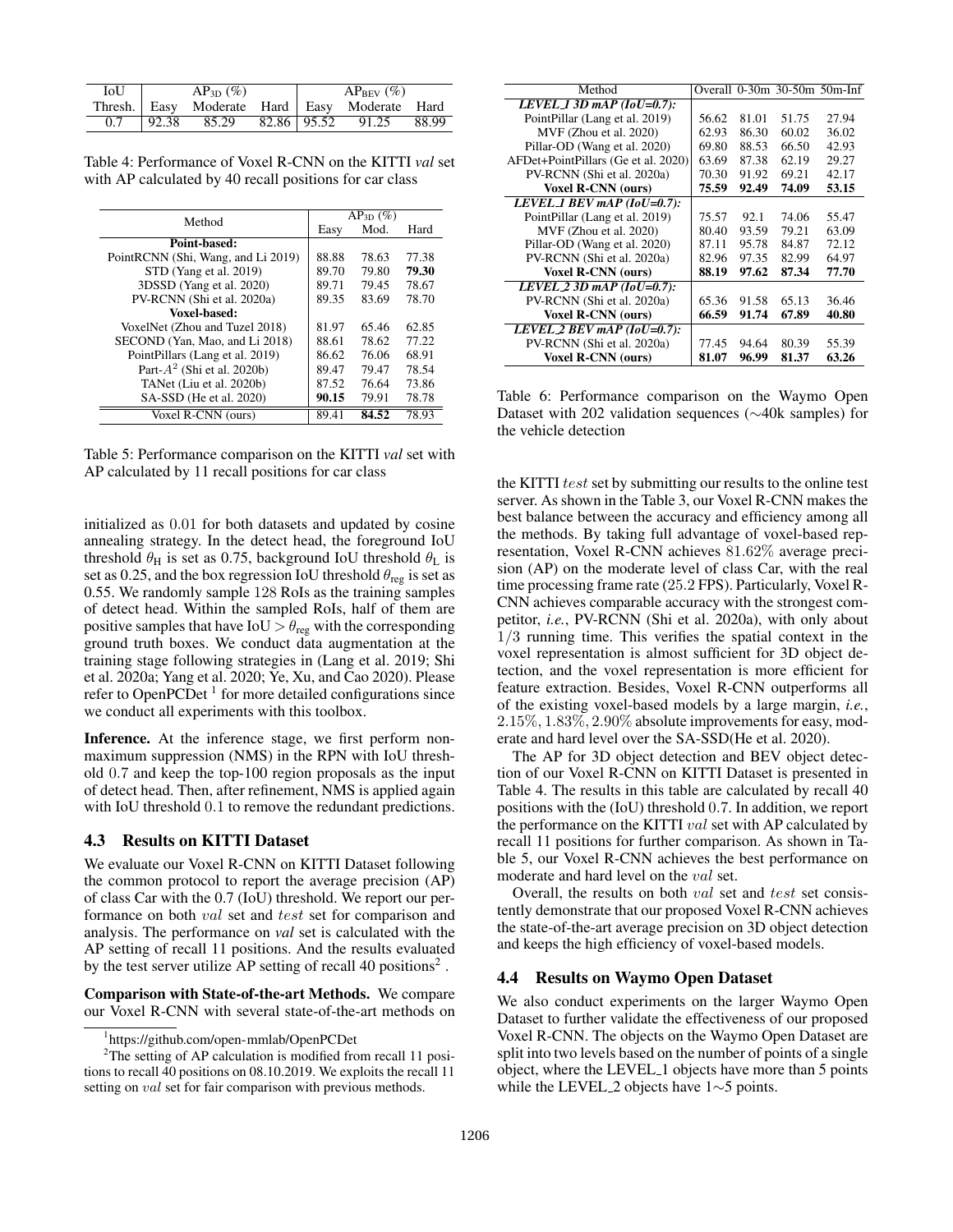| Methods | D.H. | V.O. | A.P. | Moderate $AP_{3D}$ (%) | FPS(Hz) |
|---------|------|------|------|------------------------|---------|
| (a)     |      |      |      | 77.99                  | 40.8    |
| (b)     |      |      |      | 84.21                  | 17.4    |
| (c)     |      |      |      | 84.33                  | 19.1    |
| (d)     |      |      |      | 84.27                  | 21.4    |
| (e)     |      |      |      | 84.52                  | 25.2    |

Table 7: Performance of proposed method with different configurations on KITTI *val* set. "D.H.", "V.Q." and "A.P." stand for detect head, voxel query and accelerated PointNet module respectively. The results are evaluated with the average precision calculated by 11 recall positions for car class.

Comparison with State-of-the-art Methods. We evaluate our Voxel R-CNN on both LEVEL<sub>1</sub> and LEVEL<sub>2</sub> objects and compare with several top-performing methods on the Waymo Open Dataset. Table 6 shows that our method surpasses all previous methods with remarkable margins on all ranges of both LEVEL<sub>1</sub> and LEVEL<sub>2</sub>. Specifically, with the commonly used LEVEL 1 3D mAP evaluation metric, our Voxel R-CNN achieves new state-of-the-art performance with 75.59% mAP, and outperforms previous state-of-the-art method PV-RCNN by 5.29% mAP. Especially, our method outperforms PV-RCNN with +10.98% mAP in the range of 50m-Inf, the significant gains on the far away area demonstrate the effectiveness of our proposed Voxel R-CNN for detecting the objects with very sparse points.

# 4.5 Ablation Study

Table 7 details how each proposed module influences the accuracy and efficiency of our Voxel R-CNN. The results are evaluated with AP of moderate level for car class.

*Method (a)* is the one stage baseline that performs detection on BEV features. It runs at 40.8 FPS, but with unsatisfactory AP, which indicates *BEV representation alone is insufficient to precisely detect objects in a 3D space*.

*Method (b)* extends *(a)* with a detect head for box refinement, which leads to a boost of 4.22% moderate AP. This verifies *the spatial context from 3D voxels provides sufficient cues for precise object detection*. However, *(b)* applies time-consuming ball query and original PointNet modules to extract RoI features, leading to a decrease of 23.4 FPS.

*Method (c)* replaces ball query with our voxel query, which makes 1.7 FPS improvement by *taking advantage of the neighbor-aware property of voxel-based representations*.

*Method (d)* uses our accelerated PointNet module to aggregate voxel features, boosting the FPS from 17.4 to 21.4.

*Method (e)* is the proposed Voxel R-CNN. By extending the one stage baseline with a detect head, taking voxel query for voxel grouping, and utilizing the accelerated Point-Net module for local feature aggregation, Voxel R-CNN *achieves the state-of-the-art accuracy* for 3D object detection and *maintain the high efficiency* of voxel-based models.

# 5 Related Work

We broadly categorize the methods for 3D object detection on point clouds into point-based (Shi, Wang, and Li 2019; Yang et al. 2019; Yilun Chen and Jia 2019; Yang et al. 2020;

Shi et al. 2020a) methods and voxel-based (Zhou and Tuzel 2018; Yan, Mao, and Li 2018; Yang, Luo, and Urtasun 2018; Simon et al. 2018; Lang et al. 2019; Liu et al. 2020b) methods. Here we give a brief review on these two directions:

Point-based Methods. Point-based methods take the raw point clouds as inputs, and abstract a set of point representations with iterative sampling and grouping (Qi et al. 2017a,b). PointRCNN (Shi, Wang, and Li 2019) introduces a 3D region proposal network based on PointNet++ (Qi et al. 2017b) and utilizes point cloud RoI pooling to extract 3D region features of each proposal. STD (Yang et al. 2019) exploits the PointsPool operation to extract points features of each proposal and transfer the sparse points into dense voxel representation. Then, 3D CNNs are applied on the voxelized region features for further refinement. 3DSSD (Yang et al. 2020) introduces F-FPS as a supplement of D-FPS and builds a one stage anchor-free 3D object detector based on feasible representative points. Different from grouping neighboring points for set abstraction, PV-RCNN (Shi et al. 2020a) devises voxel set abstraction to integrates multi-scale voxel features into sampled keypoints. By leveraging both the accurate position information from raw points and spatial context from voxel representations, PV-RCNN achieves remarkable improvements on 3D object detection.

Voxel-based Methods. Voxel-based methods typically discrete point clouds into equally spaced grids, and then capitalize on 2D/3D CNN to perform object detection. The early work VoxelNet (Zhou and Tuzel 2018) first divides points into 3D voxels and uses a tiny PointNet to transform points of each voxel into a compact feature representation. Then, 3D CNNs are leveraged to aggregate spatial context and generate 3D detections. However, due to the sparsity of nonempty voxels in the large space, it is inefficient to exploit conventional convolution networks for feature extraction.

To reduce the computation cost, SECOND (Yan, Mao, and Li 2018) introduces sparse 3D convolution for efficient voxel processing. SA-SSD (He et al. 2020) proposes an auxiliary network and losses on the basis of SECOND (Yan, Mao, and Li 2018) to preserve structure information. Different from the methods operating on voxels in 3D space, PointPillars (Lang et al. 2019) groups points as "pillars" and capitalizes on a simplified PointNet (Qi et al. 2017a,b) for pillar feature extraction before forming pseudo BEV images.

# 6 Conclusion

In this paper, we present Voxel R-CNN, a novel 3D object detector with voxel-based representations. Taking the voxels as input, Voxel R-CNN first generates dense region proposals from bird-eye-view feature representations, and subsequently, utilizes voxel RoI pooling to extract region features from 3D voxel features for further refinement. By taking full advantage of voxel representations, our Voxel R-CNN strikes a careful balance between accuracy and efficiency. The encouraging results on both KITTI Dataset and Waymo Open Dataset demonstrate our Voxel-RCNN can serve as a simple but effective baseline to facilitate the investigation of 3D object detection and other downstream tasks.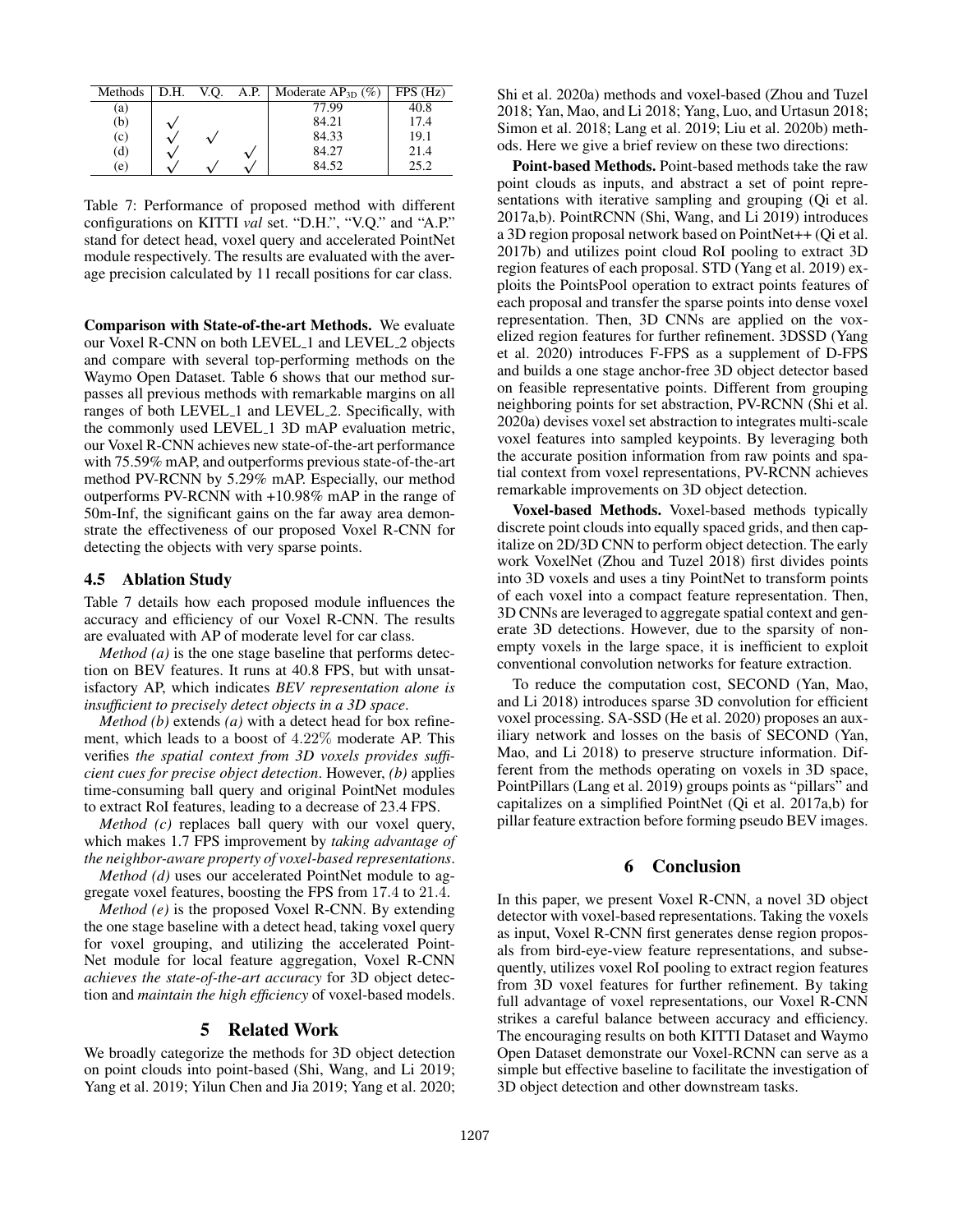# Acknowledgements

This work was supported by the National Major Program for Technological Innovation 2030—New Generation Artificial Intelligence (2018AAA0100500). The work of Wengang Zhou was supported in part by NSFC under Contract 61822208, 61632019 and 62021001, and in part by the Youth Innovation Promotion Association CAS under Grant 2018497. The work of Houqiang Li was supported by NSFC under Contract 61836011.

## References

Caesar, H.; Bankiti, V.; Lang, A. H.; Vora, S.; Liong, V. E.; Xu, Q.; Krishnan, A.; Pan, Y.; Baldan, G.; and Beijbom, O. 2020. nuscenes: A multimodal dataset for autonomous driving. In *CVPR*, 11621–11631.

Chen, X.; Ma, H.; Wan, J.; Li, B.; and Xia, T. 2017. Multiview 3d object detection network for autonomous driving. In *CVPR*, 1907–1915.

Ge, R.; Ding, Z.; Hu, Y.; Wang, Y.; Chen, S.; Huang, L.; and Li, Y. 2020. Afdet: Anchor free one stage 3d object detection. *arXiv preprint arXiv:2006.12671* .

Geiger, A.; Lenz, P.; and Urtasun, R. 2012. Are we ready for autonomous driving? In *CVPR*, 3354–3361.

Girshick, R. 2015. Fast r-cnn. In *ICCV*, 1440–1448.

He, C.; Zeng, H.; Huang, J.; Hua, X.-S.; and Zhang, L. 2020. Structure aware single-stage 3d object detection from point cloud. In *CVPR*, 11873–11882.

Hu, Q.; Yang, B.; Xie, L.; Rosa, S.; Guo, Y.; Wang, Z.; Trigoni, N.; and Markham, A. 2020. RandLA-Net: Efficient semantic segmentation of large-scale point clouds. In *CVPR*, 11108–11117.

Jiang, B.; Luo, R.; Mao, J.; Xiao, T.; and Jiang, Y. 2018. Acquisition of localization confidence for accurate object detection. In *ECCV*, 784–799.

Ku, J.; Mozifian, M.; Lee, J.; Harakeh, A.; and Waslander, S. L. 2018. Joint 3d proposal generation and object detection from view aggregation. In *IROS*, 1–8.

Lang, A. H.; Vora, S.; Caesar, H.; Zhou, L.; Yang, J.; and Beijbom, O. 2019. PointPillars: Fast encoders for object detection from point clouds. In *CVPR*, 12697–12705.

Lehner, J.; Mitterecker, A.; Adler, T.; Hofmarcher, M.; Nessler, B.; and Hochreiter, S. 2019. Patch refinement–localized 3D object detection. *arXiv preprint arXiv:1910.04093* .

Li, B.; Ouyang, W.; Sheng, L.; Zeng, X.; and Wang, X. 2019. Gs3d: An efficient 3d object detection framework for autonomous driving. In *CVPR*, 1019–1028.

Liang, M.; Yang, B.; Chen, Y.; Hu, R.; and Urtasun, R. 2019. Multi-task multi-sensor fusion for 3d object detection. In *CVPR*, 7345–7353.

Lin, T.-Y.; Goyal, P.; Girshick, R.; He, K.; and Dollár, P. 2017. Focal loss for dense object detection. In *ICCV*, 2980– 2988.

Liu, W.; Anguelov, D.; Erhan, D.; Szegedy, C.; Reed, S.; Fu, C.-Y.; and Berg, A. C. 2016. Ssd: Single shot multibox detector. In *ECCV*, 21–37.

Liu, Z.; Hu, H.; Cao, Y.; Zhang, Z.; and Tong, X. 2020a. A Closer Look at Local Aggregation Operators in Point Cloud Analysis. *arXiv preprint arXiv:2007.01294* .

Liu, Z.; Zhao, X.; Huang, T.; Hu, R.; Zhou, Y.; and Bai, X. 2020b. TANet: Robust 3D object detection from point clouds with triple attention. In *AAAI*, 11677–11684.

Qi, C. R.; Liu, W.; Wu, C.; Su, H.; and Guibas, L. J. 2018. Frustum pointnets for 3d object detection from rgb-d data. In *CVPR*, 918–927.

Qi, C. R.; Su, H.; Mo, K.; and Guibas, L. J. 2017a. Pointnet: Deep learning on point sets for 3d classification and segmentation. In *CVPR*, 652–660.

Qi, C. R.; Yi, L.; Su, H.; and Guibas, L. J. 2017b. Pointnet++: Deep hierarchical feature learning on point sets in a metric space. In *NeurIPS*, 5099–5108.

Redmon, J.; and Farhadi, A. 2017. YOLO9000: better, faster, stronger. In *CVPR*, 7263–7271.

Ren, S.; He, K.; Girshick, R.; and Sun, J. 2015. Faster rcnn: Towards real-time object detection with region proposal networks. In *NeurIPS*, 91–99.

Shi, S.; Guo, C.; Jiang, L.; Wang, Z.; Shi, J.; Wang, X.; and Li, H. 2020a. PV-RCNN: Point-voxel feature set abstraction for 3D object detection. In *CVPR*, 10529–10538.

Shi, S.; Wang, X.; and Li, H. 2019. Pointrenn: 3d object proposal generation and detection from point cloud. In *CVPR*, 770–779.

Shi, S.; Wang, Z.; Shi, J.; Wang, X.; and Li, H. 2020b. From points to parts: 3d object detection from point cloud with part-aware and part-aggregation network. *TPAMI* .

Simon, M.; Milz, S.; Amende, K.; and Gross, H.-M. 2018. Complex-YOLO: An euler-region-proposal for real-time 3D object detection on point clouds. In *ECCV*, 197–209.

Sun, P.; Kretzschmar, H.; Dotiwalla, X.; Chouard, A.; Patnaik, V.; Tsui, P.; Guo, J.; Zhou, Y.; Chai, Y.; Caine, B.; et al. 2020. Scalability in perception for autonomous driving: Waymo open dataset. In *CVPR*, 2446–2454.

Szegedy, C.; Ioffe, S.; Vanhoucke, V.; and Alemi, A. A. 2017. Inception-v4, inception-resnet and the impact of residual connections on learning. In *AAAI*, 4278–4284.

Wang, Y.; Fathi, A.; Kundu, A.; Ross, D.; Pantofaru, C.; Funkhouser, T.; and Solomon, J. 2020. Pillar-based object detection for autonomous driving. *arXiv preprint arXiv:2007.10323* .

Yan, Y.; Mao, Y.; and Li, B. 2018. Second: Sparsely embedded convolutional detection. *Sensors* 3337.

Yang, B.; Luo, W.; and Urtasun, R. 2018. Pixor: Real-time 3d object detection from point clouds. In *CVPR*, 7652–7660.

Yang, Z.; Sun, Y.; Liu, S.; and Jia, J. 2020. 3DSSD: Pointbased 3D single stage object detector. In *CVPR*, 11040– 11048.